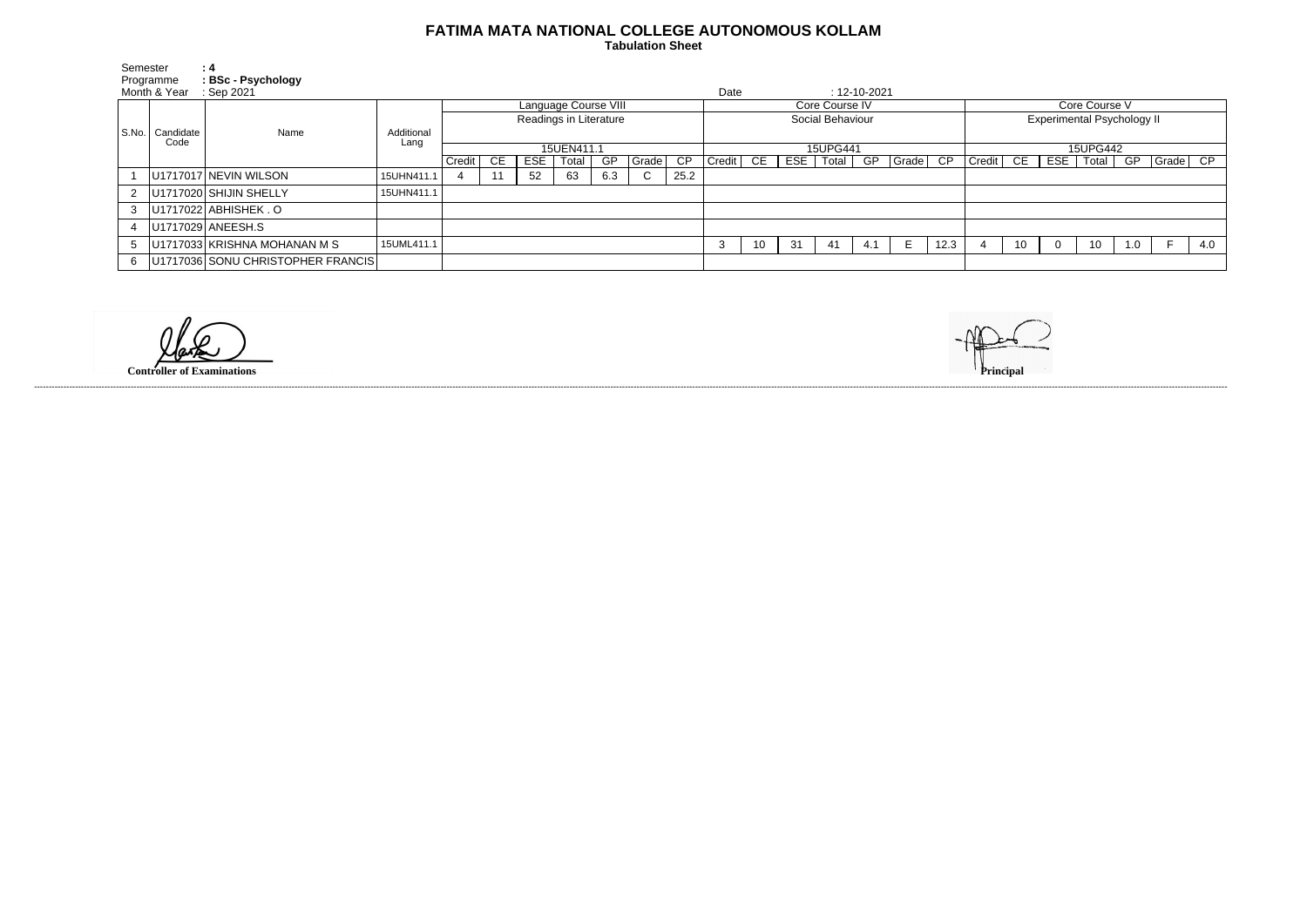|       |                   | Name                              |                    | <b>Complementary Course VII</b>     |     |            |            |     |        |      |            | <b>Complementary Course VIII</b>      |     |       |     |       |      |  |  |
|-------|-------------------|-----------------------------------|--------------------|-------------------------------------|-----|------------|------------|-----|--------|------|------------|---------------------------------------|-----|-------|-----|-------|------|--|--|
| S.No. |                   |                                   |                    | Physiology of Emotion and Cognition |     |            |            |     |        |      |            | Statistical Methods for Psychology IV |     |       |     |       |      |  |  |
|       | Candidate<br>Code |                                   | Additional<br>Lang |                                     |     |            |            |     |        |      |            |                                       |     |       |     |       |      |  |  |
|       |                   |                                   |                    |                                     |     |            | 15UZO431.2 |     |        |      | 15UST431.5 |                                       |     |       |     |       |      |  |  |
|       |                   |                                   |                    | Credit                              | CE. | <b>ESE</b> | Total      | GP  | Grade  | CP   | Credit     | <b>CE</b>                             | ESE | Гоtal | GP  | Grade | CP.  |  |  |
|       |                   | U1717017 NEVIN WILSON             | 15UHN411.1         | 3                                   | 14  | 34         | 48         | 4.8 |        | 14.4 |            | 13                                    | Ab  | 13    | 1.3 |       | 3.9  |  |  |
| 2     |                   | U1717020 SHIJIN SHELLY            | 15UHN411.1         | 3                                   | 12  | 49         | 61         | 6.1 | ⌒<br>U | 18.3 |            | 10                                    | 48  | 58    | 5.8 | D     | 17.4 |  |  |
| 3     |                   | U1717022 ABHISHEK . O             |                    |                                     |     |            |            |     |        |      |            | 16                                    | 74  | 90    | 9.0 | A+    | 27.0 |  |  |
| 4     |                   | U1717029 ANEESH.S                 |                    |                                     |     |            |            |     |        |      |            | 10                                    | 15  | 25    | 2.5 |       | 7.5  |  |  |
| 5     |                   | U1717033 KRISHNA MOHANAN M S      | 15UML411.1         | 3                                   | 12  | Ab         | 12         | 1.2 |        | 3.6  |            |                                       | 5   | 16    | 1.6 |       | 4.8  |  |  |
| 6     |                   | U1717036 SONU CHRISTOPHER FRANCIS |                    |                                     |     |            |            |     |        |      |            |                                       | 53  | 64    | 6.4 | C.    | 19.2 |  |  |

**Controller of Examinations Principal**

------------------------------------------------------------------------------------------------------------------------------------------------------------------------------------------------------------------------------------------------------------------------------------------------------------------------------------------------------------------------------------------------------------------------